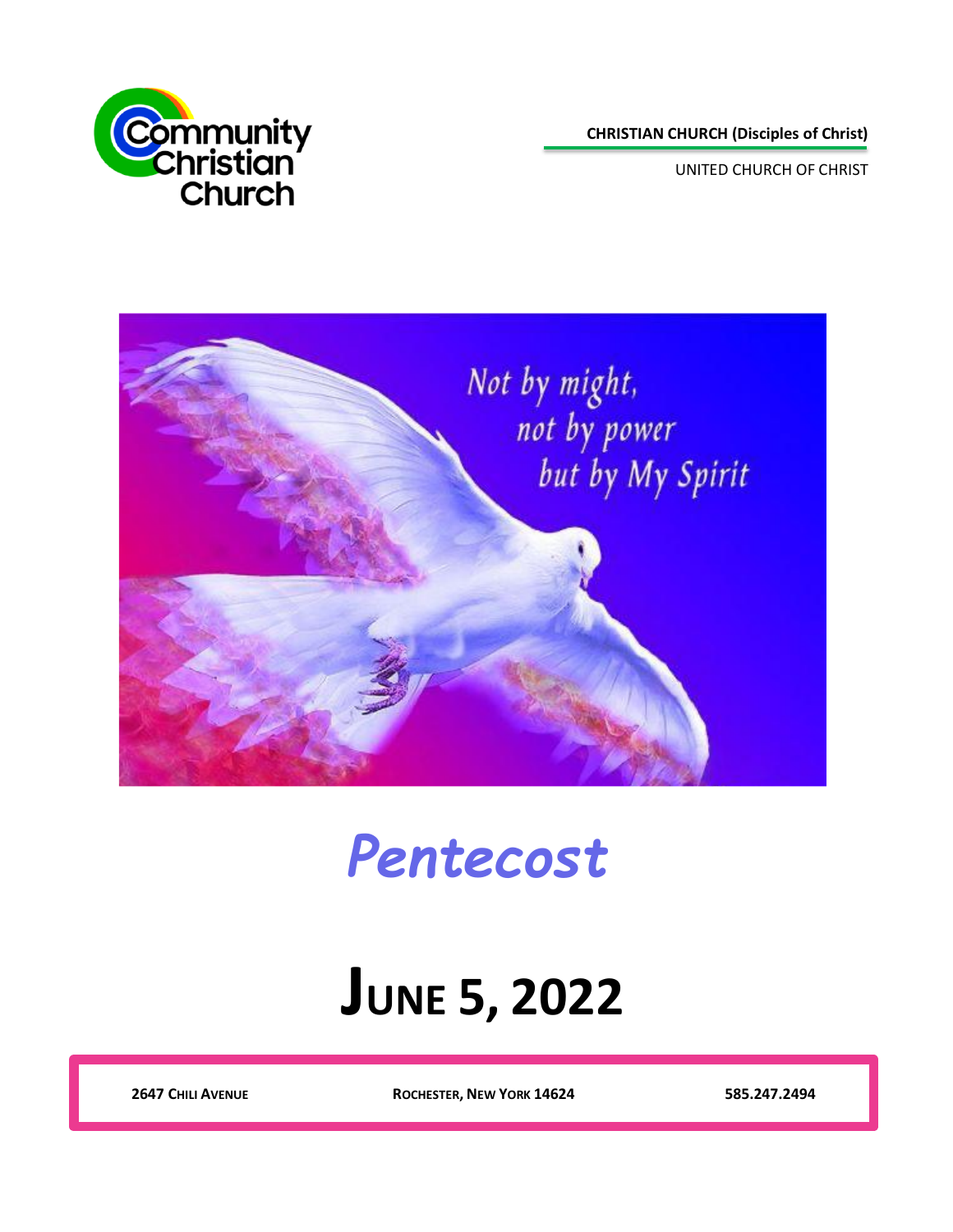# **COMMUNITY CHRISTIAN CHURCH**

(Disciples of Christ and United Church of Christ)

### **June 5, 2022 10:30 AM**

The Reverend Steven Price **Pastor** Pastor **Pastor** Mr. Ron Strong Choir Director Mr. Frankie Bones Church Musician Church Musician Church Musician Church Musician Ms. Jeannie Strong and Ms. Jen Kann Children's Choir Director Mr. Ryan Hubbell **Mr. Ryan Hubbell** Support

# *Pentecost and Education Sunday*

Whoever you are and wherever you are on life's journey, **you are welcome here!**

# *WELCOME!*

We extend a warm welcome to you as we gather to celebrate God's life-giving presence. During communion, as we partake of the bread and cup, please know that *all* who desire Christ's boundless and embracing love are welcomed to participate.

Prayer is an important part of our life together as a community of faith. If you have a prayer concern or joy you would like raised later on in the service, text your request to Beth Fulkerson at 585.755.6310.

# *GATHERING*

Song for Gathering *"God Made Everything"* Jim Fortunato Children's Choir

Please take this time to center yourself as we listen to this morning's prelude. Prelude Frankie Bones

**Opening Prayer COPEN 1989 COPEN 1989 COPEN 1989 COPEN 1999 COPEN 1999 COPEN 1999 COPEN 1999 COPEN 1999 COPEN 1999 COPEN 1999 COPEN 1999 COPEN 1999 COPEN 1999 COPEN 1999 COPEN 1999 COPEN 19** 

One: Creator and Creative Holy Spirit, You are the restless breath of love that sweeps through the world.

You move where you will, breaking down barriers,

Stirring hearts to change and making all things possible.

We know You are our God of all things possible; yet we sometimes close windows

- **Many: against the fresh air of new ideas, against the noise of other people's worries, against the winds of change.**
- One: So too do we draw the curtains
- **Many: against people who are different, and against world news or community concerns.** *(continued)*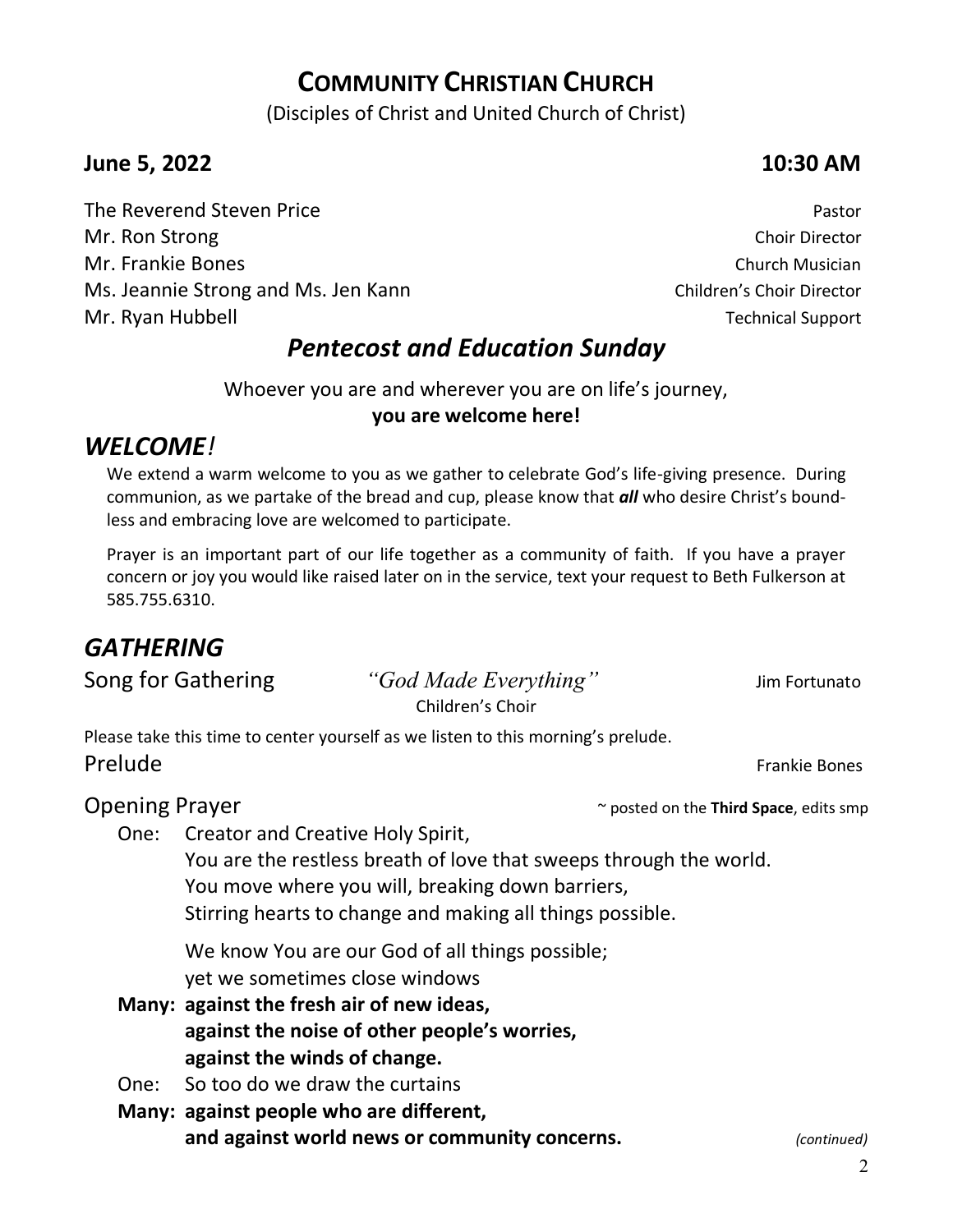One: Forgive us our insulation in our locked homes, our shuttered churches, and the security systems on our hearts.

#### **Many: Open up our lives, and let your Spirit blow through. Amen.**

## **†** Opening Hymn *Come, O Spirit, Dwell Among Us*

*Two interesting things to know about this hymn: First, it was written by Janie Alford, a woman in her 90's! Second, the tune is referred to as "ton-y-botel," which in Welsh means "Tune in a Bottle." The myth that the tune was discovered in a bottle on a beach in North Wales was published in 1902 and has affectionately been known as Ton-y-Botel ever since!*

> Come, O Spirit, dwell among us; come with Pentecostal power; give the church a stronger vision; help us face each crucial hour. Built upon a firm foundation, Jesus Christ, the Cornerstone, still the church is called to mission that God's love shall be made known.

We would raise our alleluias for the grace of yesteryears; for tomorrow's unknown pathway, hear, O Lord, our humble prayers. In the church's pilgrim journey you have led us all the way; still in presence move before us, fire by night and cloud by day.

Come, O Spirit, dwell among us; give us words of fire and flame. Help our struggling voices to praise you, glorify your holy name. God Creator, Savior, Spirit, Three in One: what mystery! We would sing our loud hosannas now and through eternity.

Sharing With Children Presentation of Bible to

*Kolton John Thorneley*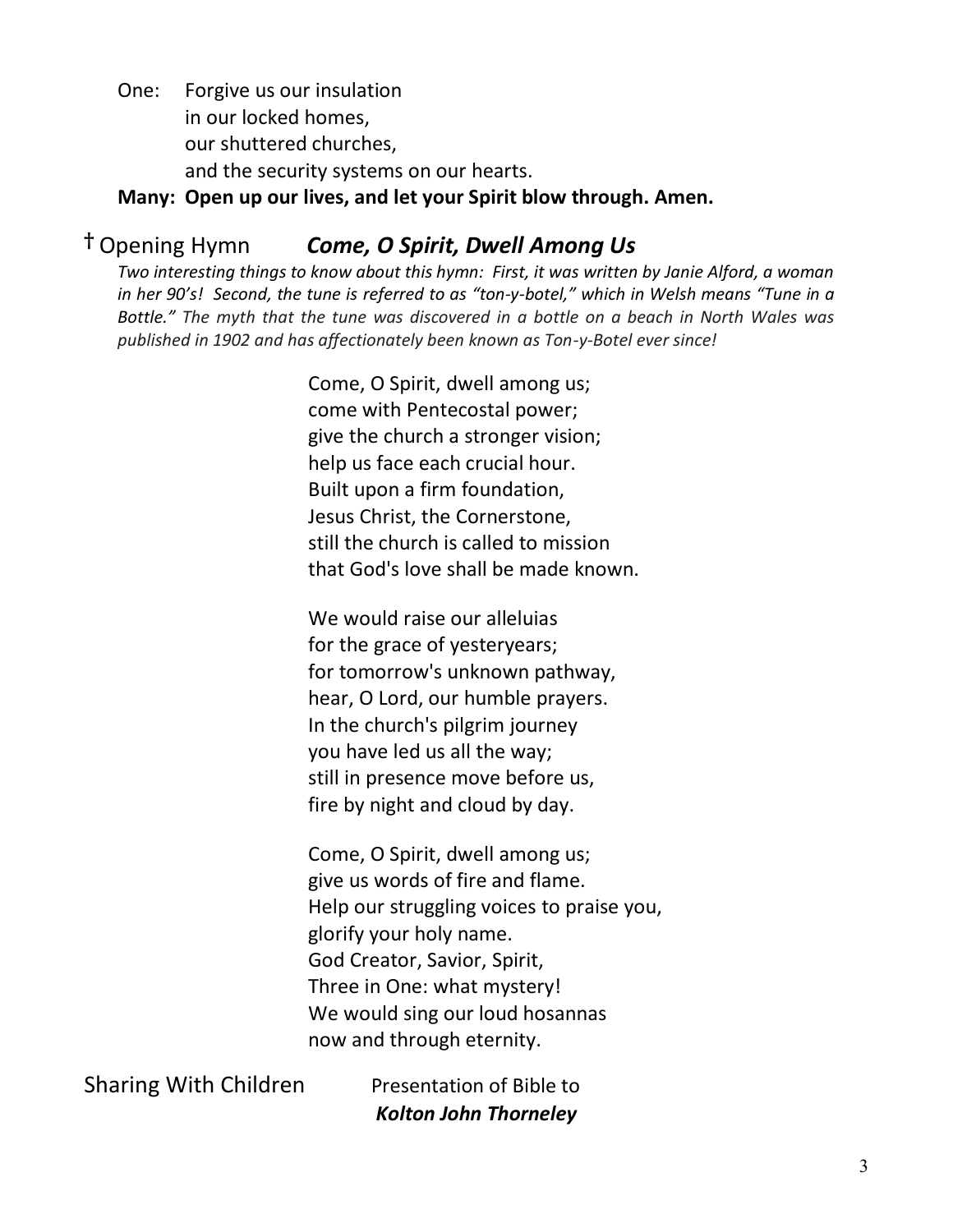Anthem *"Spirit's Comin'"* Joel Raney/Herb Frombach *Children are invited to Faith Formation activities following this portion of the service.*

# *ENGAGING*

Lector: Barbara Coe

Scripture Reading John 14:8-17, 25-27 Pew Bible, NT pages 108-109

**Music for Reflection** Frankie Bones

# *RESPONDING*

A Sentence of Thanksgiving

A Song of Praise *Doxology* Chalice Hymnal, No. 46

Sermon The Reverend Steven Price

Praise God from whom all blessings flow, Praise God all creatures here below, Praise God above ye heavenly hosts, Praise Father, Son and Holy Ghost. *(Or: Creator, Christ and Holy Ghost)*

*\* An offering plate is available in the narthex for those who would like to give after worship.*

# **THE LORD'S SUPPER**



*This table is open to all. Together we are the Body of Christ. We will partake of the Bread and the Cup in unison following the Elder's prayer.* 

# **Prayers for Our Community and the World**

**Hear now our community prayers.** After request… God in your goodness, grace or mercy… **People: Hear our Prayer.**

Let us say together the prayer Jesus taught those he loved . . .

# **The Lord's Prayer**

Our Father (or Creator) which art in heaven hallowed be thy name. Thy kingdom come, thy will be done on earth as it is in heaven. Give us this day our daily bread and forgive us our debts as we forgive our debtors. And lead us not into temptation, but deliver us from evil for thine is the kingdom and the power and the glory forever. Amen.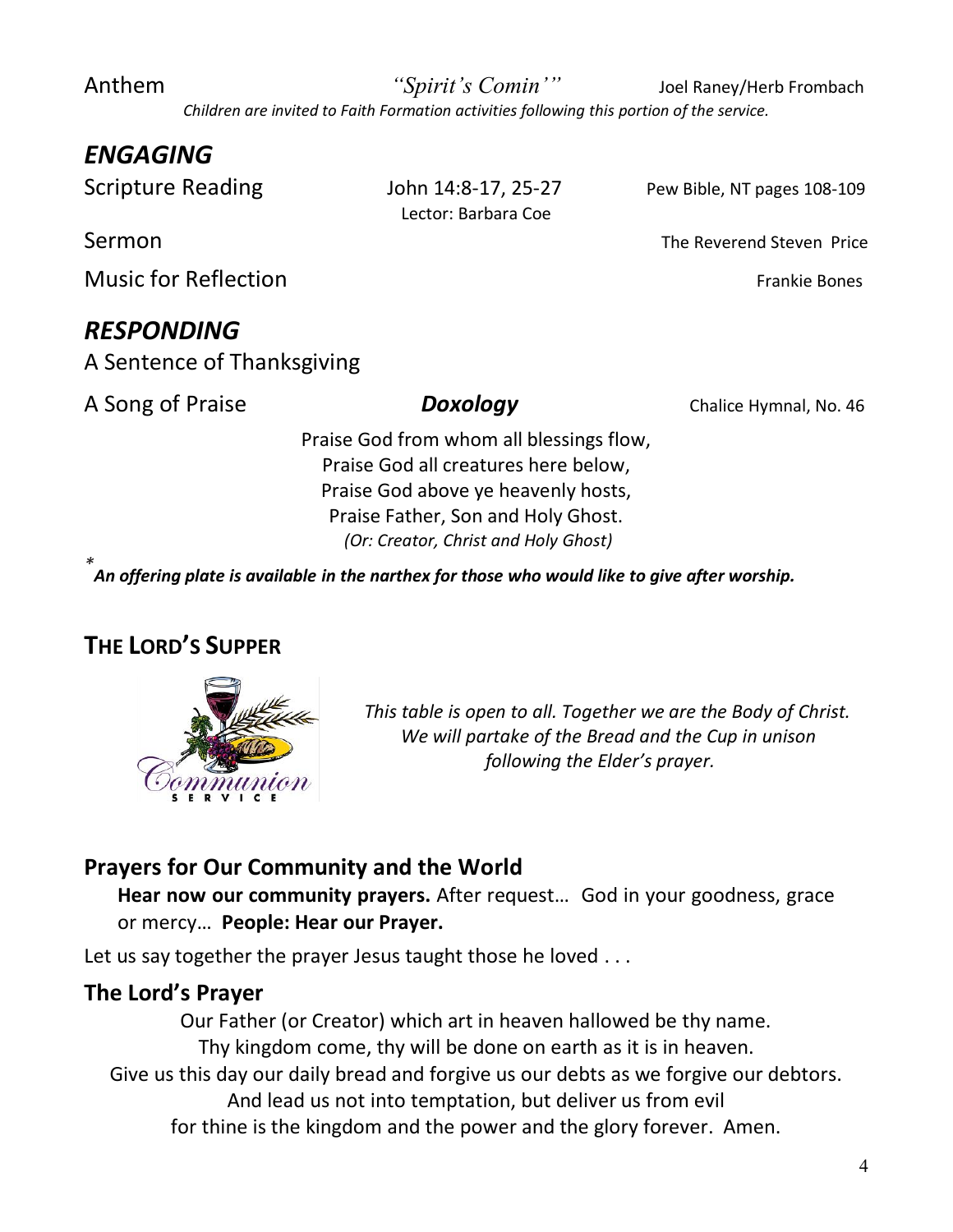|                                                                                      | <b>Sandy Hubbell, Office Administrator</b><br>Sandy can be reached at turkielegs@aol.com or if you need immediate assistance,<br>call her at 617-4009 and leave a message. |        |   |                              |
|--------------------------------------------------------------------------------------|----------------------------------------------------------------------------------------------------------------------------------------------------------------------------|--------|---|------------------------------|
| <b>READY TO SERVE:</b>                                                               | The Reverend Steven Price, Pastor<br>Pastor Steven can be reached at 733-7121 or RevStevenCCC@gmail.com.                                                                   |        |   |                              |
|                                                                                      | OUR CHURCH AT WORK 4                                                                                                                                                       |        |   |                              |
|                                                                                      |                                                                                                                                                                            |        |   |                              |
| ZOOM Host  Barbara Coe<br>ZOOM Room Elder  Pam Bakst                                 |                                                                                                                                                                            |        |   | Joyce Hunt, Yvonne Thorneley |
| Elders  Patti Ayers and Jeannie Strong                                               | <b>ASSISTING IN WORSHIP TODAY</b>                                                                                                                                          |        |   |                              |
| <sup>†</sup> All who are able, please stand.                                         |                                                                                                                                                                            |        |   |                              |
|                                                                                      | $\Box$                                                                                                                                                                     | $\Box$ | M |                              |
| Postlude (Please be seated.)                                                         |                                                                                                                                                                            |        |   | <b>Frankie Bones</b>         |
| everywhere we go,<br>and to everyone we meet. Amen                                   | Give us courage to speak your love,                                                                                                                                        |        |   |                              |
| in rushing wind,<br>in dancing flames,<br>in words we understand,<br>we give thanks. | riory Oric, for all of the ways you speak to us<br>and in all that transcends language,                                                                                    |        |   |                              |

#### **†** All who are able, please stand.

|  | Elders  Patti Ayers and Jeannie Strong Deacons  Holly Phillips, Ron Strong |
|--|----------------------------------------------------------------------------|
|  | Joyce Hunt, Yvonne Thorneley                                               |
|  |                                                                            |

#### **READY TO SERVE: The Reverent**

#### *Sandy Hubberl*

# *GOING FORTH*

Participating in the Life of the Church (Announcements) See pages 6-9

There's a sweet, sweet Spirit in this place, And I know that it's the Spirit of the Lord; There are sweet expressions on each face, And I know they feel the presence of the Lord. **Refrain:** Sweet Holy Spirit, sweet heavenly Dove, Stay right here with us, filling us with your love; And for these blessings we lift our hearts in praise; Without a doubt we'll know that we have been revived, when we shall leave this place **†** Benediction ~ written by Joanna Harader Holy One, for all of the ways you speak to us – in rushing wind, in dancing flames, in words we understand, and in all that transcends we give thanks. Give us courage to speak everywhere we go, and to everyone we meet.

**†** Concluding Hymn *Sweet, Sweet Spirit* Chalice Hymnal, No. 261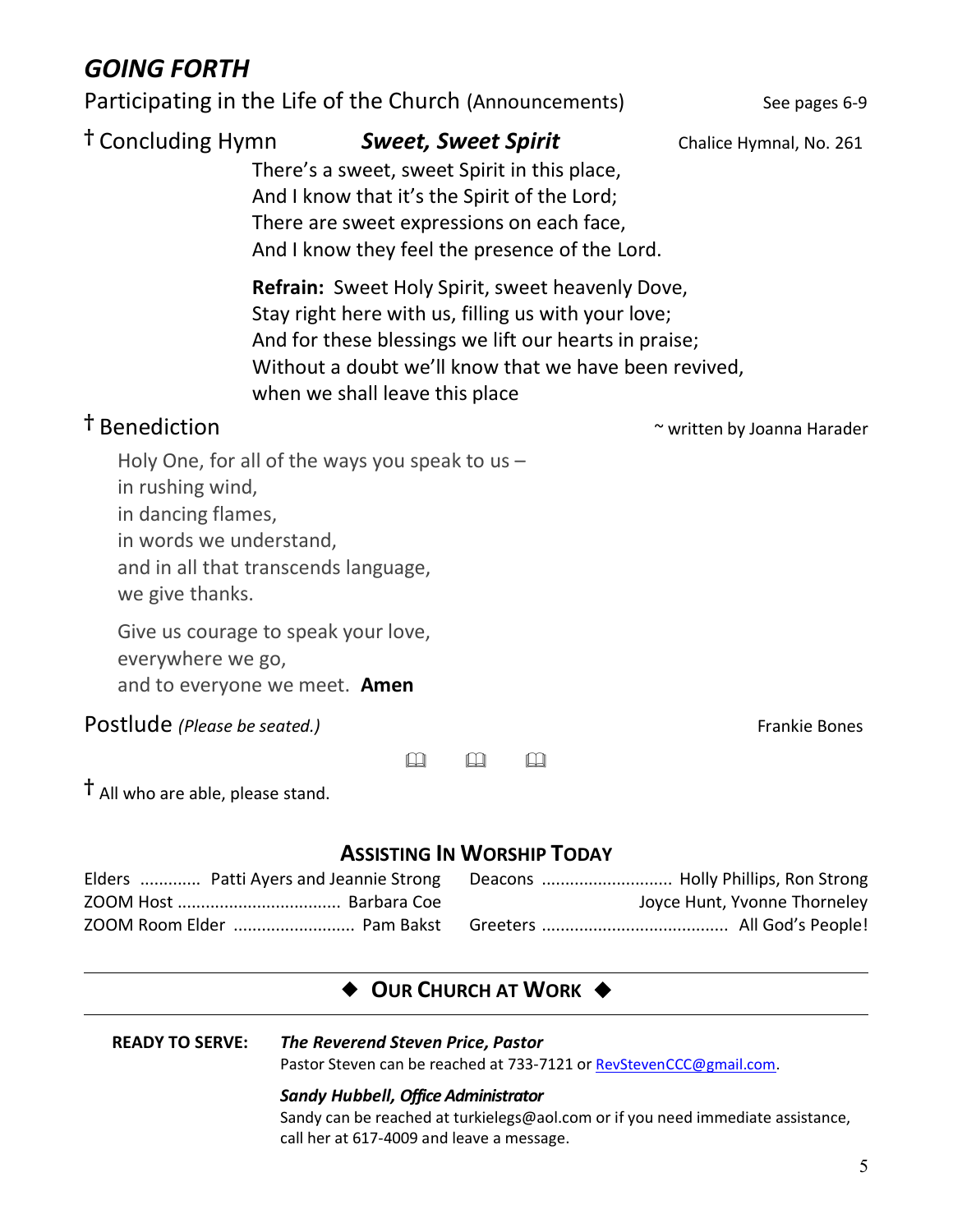

# **Welcome to Worship! News You Can Use at Community Christian Church**

**Today's ZOOM service was recorded. To access the recording, visit our website: Cccopentoall.org. It will be posted early this week.**

Land Acknowledgment:Our physical space stands on unceded land originally stewarded by the Seneca people. Today let us acknowledge and honor the Seneca nation by walking paths that lead to equality for all and care for creation.

#### **You Are Invited . . .**

Please join us for a special reception in Fellowship Hall after worship to thank our Christian Educators and to congratulate our graduates. Thanks to the Ministry of Congregational Care for hosting.

#### **HOPES and PRAYERS –** Tuesdays at 10:00 AM.

Join Pastor Steven via ZOOM for a time of sharing those things heavy on your heart as well as lifting up the ways God has already blessed your life or answered your prayers. A ZOOM invitation will be sent Monday evening.

### **PLEASE TAKE NOTE – Fellowship Hall and Lower Level Off Limits 6/7 – 6/11**

We will have the floors washed, stripped and waxed this week in preparation for all the upcoming 125<sup>th</sup> Anniversary festivities. If you have church business between Tuesday and Saturday, please enter through the glass doors and stay on the sanctuary level. Thanks for your cooperation.

#### **General Board Meeting – Next Sunday, June 12**

Join Board Chair Dee Staley and the other elected officers of the church for the June meeting of the General Board next Sunday, June 12 at around 11:45 AM. Board meetings are open to the entire congregation.



#### **Saturday, June 18 – 6:30 PM**

The Strawberry Social has been a part of our church history for many years. Join us Saturday, June  $18<sup>th</sup>$  at 6:30 for strawberry shortcake and ice cream. Tables will be set up on the church lawn. Our CCC Talent Show will follow at 7:00 PM. Tickets are \$2/person or \$5/family and are available for purchase immediately after church today in Fellowship Hall.

**CCC's Got Talent** and we'd like to showcase some of that stupendous talent at the **Talent Show** which will directly follow the Strawberry Social. Did I mention the word **TALENT?** If you can sing, dance, play a musical instrument, make a bunny appear out of your top hat (or baseball cap, hockey helmet, or whatever), perform some amazing card tricks then we WANT **YOU!** Dav Dobbins will be our MC for the evening so you'll be hearing more in the VERY **NEAR FUTURE.** In the meantime, start dusting off your talent and get ready to perform on June  $18<sup>th</sup>$ ! From one of our pew sitters, "We can't wait!"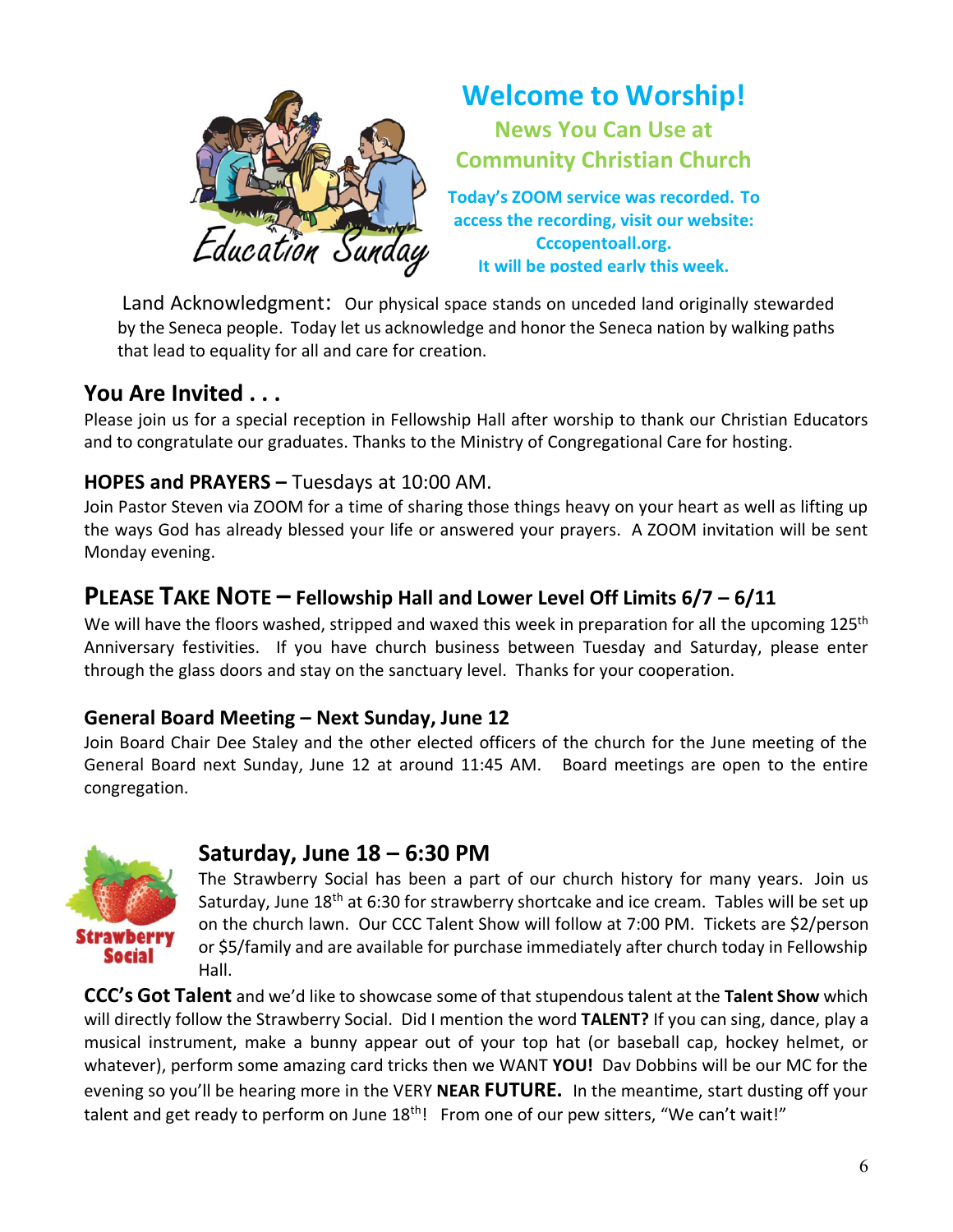

#### **125th Anniversary Trivia Contest**

Community Christian Church celebrates its 125<sup>th</sup> anniversary this year. To help celebrate this event you are invited to participate in a Trivia Challenge. Each month two trivia questions will be sent out by email and will appear in print in the bulletin

for the  $1^{st}$  Sunday of the month. Send your answers to these trivia questions to Ron Strong at [rstrong1950@gmail.com](mailto:rstrong1950@gmail.com) or call 585-671-8496. All answers MUST be received before the following Sunday of that month. On the 2<sup>nd</sup> Sunday of each month, the answers to the two trivia questions will be revealed. Trivia questions will be offered from February through November. The Trivia Grand Champion will be announced after the November Trivia results have been scored.

#### **JUNE**

9. After the sale of the Columbia Avenue Church Building, members were asked if they would be in favor of:

- a. buying an old church within the city limits
- b. building another within a one mile radius of Chili Avenue and Howard Road
- c. uniting with the First Church of Christ in Henrietta
- d. turning money from the sale of Columbia Avenue Church over to the Henrietta church to enable that congregation to build a new sanctuary
- e. disbanding and going to churches of their own choice after sending the money to denominational headquarters in Indianapolis
- f. all of the above

10. For many years, the church served a Harvest Dinner to raise money. What year were tickets sold for a "foodless" Harvest Dinner?

- a. 1955
- b. 1965
- c. 1975
- d. 1985

#### **Best Wishes to Those Celebrating Birthdays & Anniversaries This Week …**

| June 5 | Kathy & Jerry Schaefer (anniversary)      |
|--------|-------------------------------------------|
|        | Angelo & Felicia Bottoni (anniversary)    |
| June 6 | <b>Becky Geer</b>                         |
|        | Donna & Al Nobrega (anniversary)          |
| June 7 | Dan Langdon                               |
|        | Luz Cruz                                  |
|        | Beary Thazhathu & Neha Sood (anniversary) |
| June 8 | Penny Cannon                              |
|        | Cyril Waugh                               |

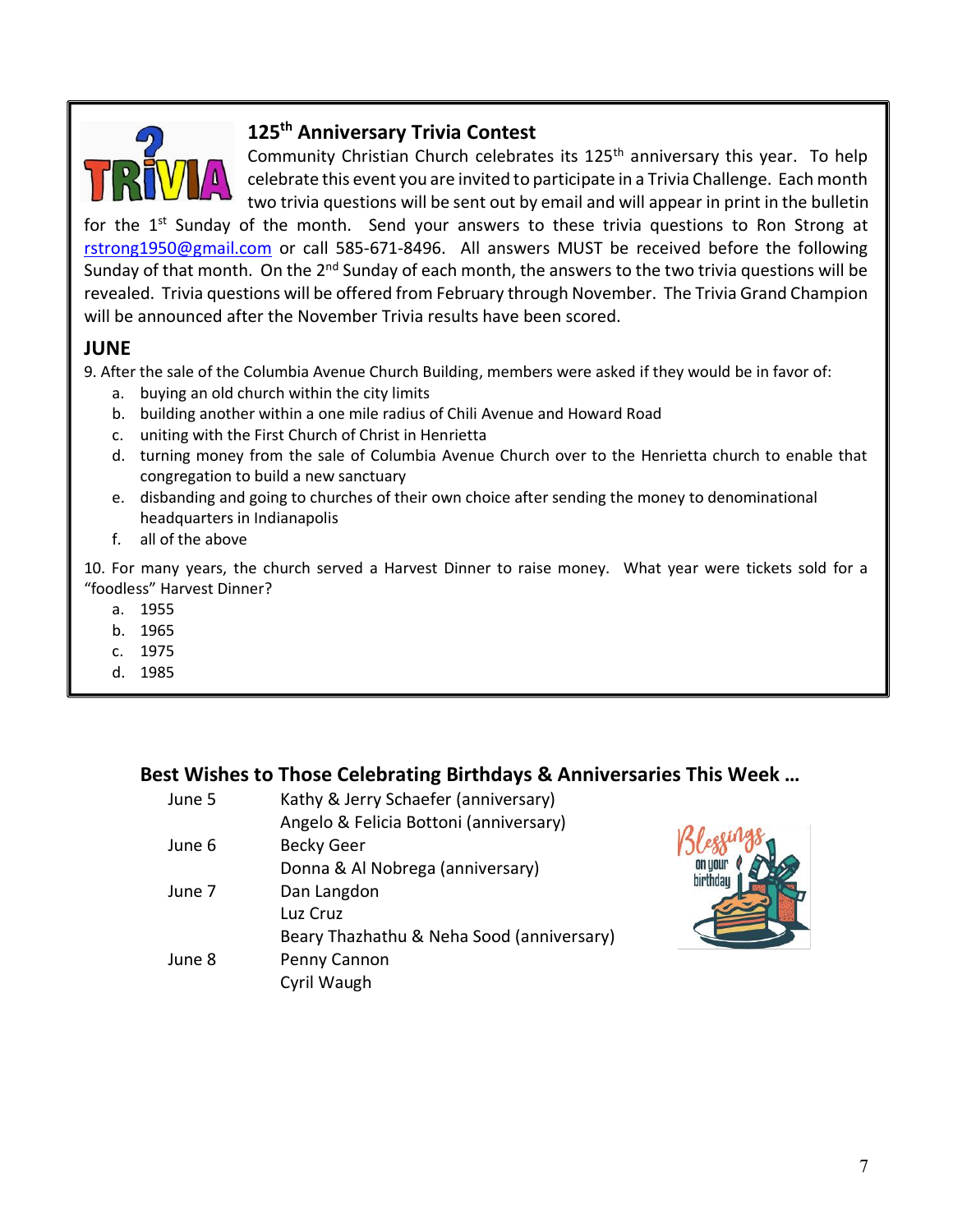### ◆ THIS WEEK AT A GLANCE ◆

| Today, June 5 <sup>th</sup>     |           | <b>Education Sunday and The Day of Pentecost</b> |
|---------------------------------|-----------|--------------------------------------------------|
|                                 | 11:40 AM  | <b>Education Sunday Reception</b>                |
|                                 | 3:00 PM   | G&S Revue - FH 'til 5:30p                        |
| Monday, June 6 <sup>th</sup>    | 6:30 PM   | Stewardship & Finance Meeting (ZOOM)             |
| Tuesday, June 7 <sup>th</sup>   |           | NO Activities on Lower Level (Floors cleaned)    |
|                                 | 10:00 AM  | Hopes and Prayers (ZOOM)                         |
|                                 | 12:00 PM  | Deadline for bulletin announcements              |
|                                 | 7:00 PM   | Property Department Meeting - ZOOM               |
| Wednesday, June 8th             |           | NO Activities on Lower Level (Floors cleaned)    |
|                                 | 7:00 PM   | Sr. Choir Rehearsal - Sanctuary                  |
| Thursday, June 9th              |           | NO Activities on Lower Level (Floors cleaned)    |
|                                 | 7:00 PM   | RGMC Rehearsal - Sanctuary                       |
|                                 | 7:00 PM   | Chili Democratic Committee (ZOOM)                |
| Friday, June 10th               |           | NO Activities on Lower Level (Floors cleaned)    |
| Saturday, June 11 <sup>th</sup> |           | NO Activities on Lower Level (Floors cleaned)    |
| Sunday, June 12th               | 10:00 AM  | <b>Choir Rehearsal</b>                           |
|                                 | 10:30 AM  | Hybrid Worship - masks required                  |
|                                 | 11:45 AM  | <b>General Board Meeting</b>                     |
|                                 | $3:00$ PM | G&S Revue - FH 'til 5:30p                        |

#### ◆ OUR CHURCH AT WORK ◆

#### **READY TO SERVE:** *The Reverend Steven Price, Pastor*

Pastor Steven can be reached at 733-7121 or [RevStevenCCC@gmail.com.](mailto:RevStevenCCC@gmail.com)

#### *Sandy Hubbell, Office Administrator*

Sandy can be reached at turkielegs@aol.com or if you need immediate assistance, call her at 617-4009 and leave a message.

#### **COMMUNITY CHRISTIAN CHURCH**

2647 Chili Avenue **†** Rochester, NY 14624 **†** (585) 247-2494 e-mail address: cccopentoall@aol.com web page: www.cccopentoall.org

The Reverend Steven Price, Pastor (585) 733-7121